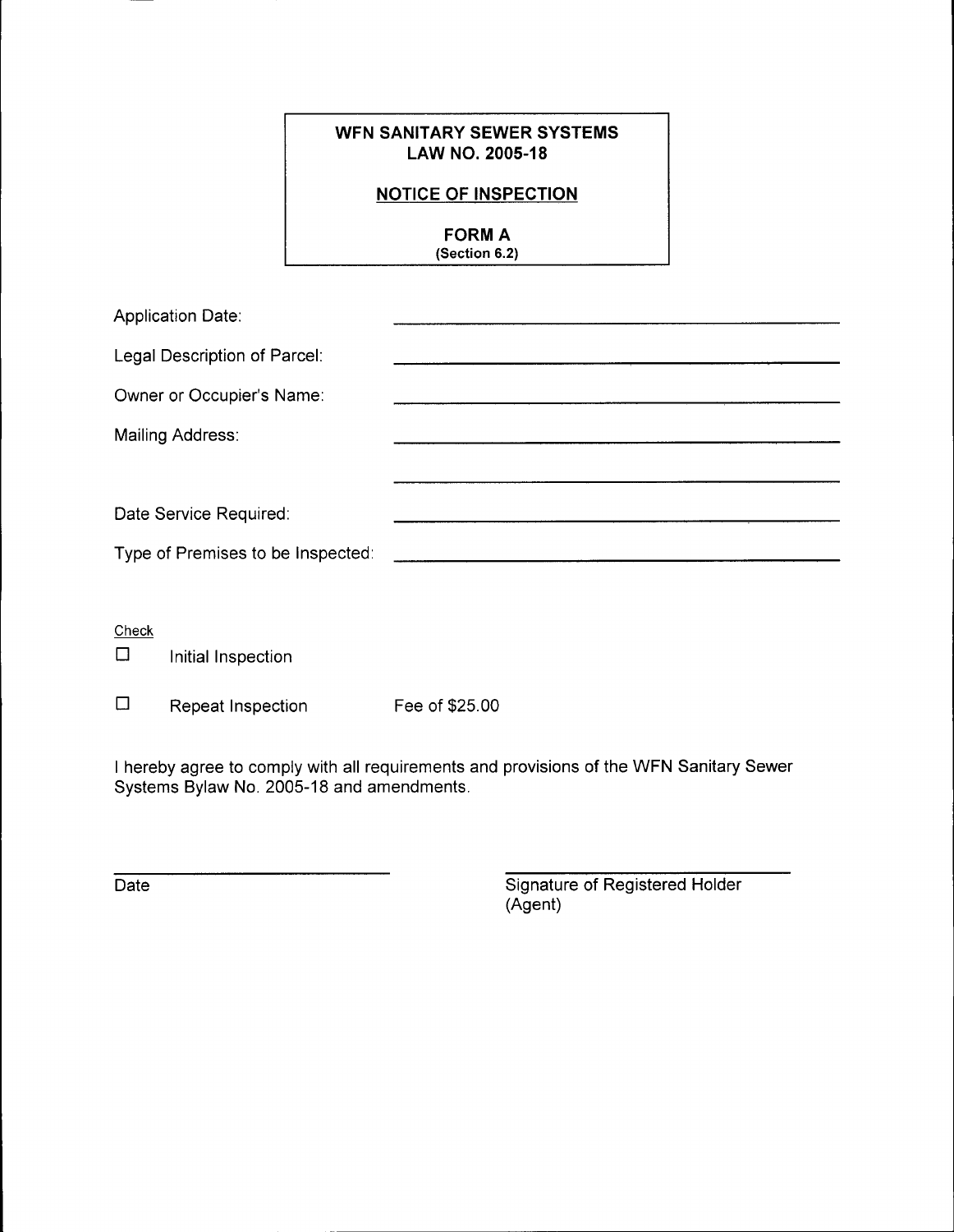## **SEWER USER FEES**

# $**SCHEDULE** "A" (Bylaw 2005-16)$ </u>

#### TABLE 1 - USER FEES FOR THE WESTBANK FIRST NATION

(Fees effective April 1, 2012 - note does not include 10% WFN admin fee)

Monthly Quarterly

| <b>Class</b>   | Description                                                                           | User Fee*                                  | User Fee |
|----------------|---------------------------------------------------------------------------------------|--------------------------------------------|----------|
|                |                                                                                       |                                            |          |
| SA             | Single Family Residence                                                               | 29.03                                      | 87.11    |
| SB#            | Apartment, Multi Family Residential, Duplex,<br><b>Mobile Home</b>                    | 29.03                                      | 87.11    |
|                | Laundromat (per machine)                                                              |                                            |          |
| <b>SC</b>      |                                                                                       | 40.66                                      | 121.98   |
| <b>SD</b>      | School (per Student)                                                                  | 1.52                                       | 4.56     |
| <b>SE</b>      | Restaurant, Beer Parlour, Neighbourhood Pub, Food Take-Out                            | 116.10                                     | 348.32   |
| <b>SF</b>      | Beauty Salon, Supermarket, Bakery, Medical Facility                                   | 58.07                                      | 174.21   |
| SG             | Garage, Service Station, Public Assembly                                              | 39.92                                      | 119.75   |
| SI             | <b>Commercial Enterprise</b>                                                          | 29.03                                      | 87.11    |
| SJ.            | Hospital with Laundry (per Bed)                                                       | 29.03                                      | 87.11    |
| <b>SK</b>      | Hospital without Laundry (per Bed)                                                    | 17.43                                      | 52.31    |
| SL             | Institution, Work Camp, Rest Home,<br>Residential School (per Bed)                    | 5.83                                       | 17.51    |
| SM             | Nursing Home (per Bed)                                                                | 17.43                                      | 52.31    |
| SN             | Motel or Hotel (per Unit)                                                             | 8.11                                       | 24.33    |
| S <sub>O</sub> | Motel or Hotel (per Housekeeping Unit)                                                | 11.62                                      | 34.87    |
| <b>SP</b>      | Campsite (per Seasonal Unit)                                                          | 7.10                                       | 21.30    |
|                |                                                                                       |                                            |          |
| SQ             | Campsite (per Year Round Unit)                                                        | 14.98                                      | 44.93    |
| <b>SR</b>      | Commercial                                                                            | Defined by Calculated<br>Design Flow Rates |          |
|                | All other uses either not defined in Classes A to Q                                   |                                            |          |
| <b>ST</b>      | or which are defined with metered flows<br>(per m3 of Total Monthly Flow***)          | 1.74                                       | 1.74     |
|                | be minimum monthly user tee imposed to any account to be remitted shaaine no less tha |                                            |          |

the rate of Class Code SA In the current calendar year.  $\star$ 

Total Monthly How shall be established by monthly Design How or if metered, by monthly<br>metered flow. ÷

2012 Rate increases are effective April 1st, 2012

User fee adjusted to match single family rate #